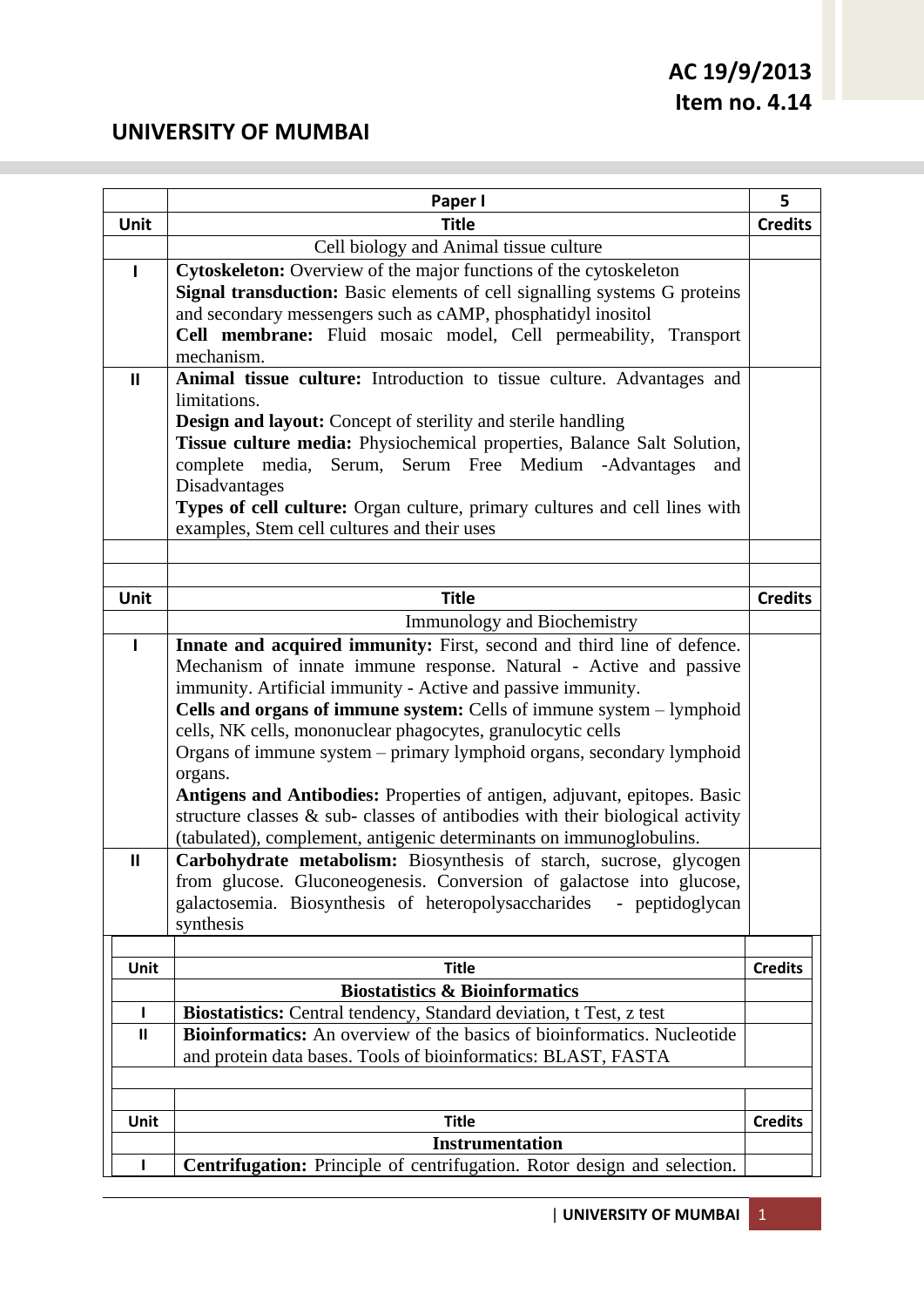|               | Preparative centrifugation - differential, rate-zonal, isopycnic, equilibrium                                                               |                |
|---------------|---------------------------------------------------------------------------------------------------------------------------------------------|----------------|
|               | centrifugation with<br>applications. Density<br>isodensity<br>gradient                                                                      |                |
|               | centrifugation - nature of gradient, formation, sample application and                                                                      |                |
|               | collection.                                                                                                                                 |                |
|               | Column Chromatography: Principle, working and applications of GC,                                                                           |                |
|               | affinity, ion exchange, gel permeation, HPLC                                                                                                |                |
| $\mathbf{II}$ | Spectroscopy and Tracer technique: Principle of Beer and Lambert's                                                                          |                |
|               | law. Visible and ultraviolet spectroscopy – instrumentation, applications.                                                                  |                |
|               | Double beam spectroscope                                                                                                                    |                |
|               | Detection<br>$techniques - GM$<br>scintillation<br>counter,<br>counter,                                                                     |                |
|               | autoradiography.                                                                                                                            |                |
|               | Paper II                                                                                                                                    | 5              |
| Unit          | <b>Title</b>                                                                                                                                | <b>Credits</b> |
|               | Genetics and Molecular Biology                                                                                                              |                |
| ı             | Genetic mapping in bacteria: Molecular basis of transformation,                                                                             |                |
|               | conjugation and transduction.                                                                                                               |                |
|               | <b>Operon concept:</b> Regulation of gene expression in bacteria - Lac operon                                                               |                |
|               | and trp operon.                                                                                                                             |                |
|               | Transposable elements: Prokaryotes and Eukaryotes.                                                                                          |                |
| $\mathbf{I}$  | Transgenic plants: Artificial (Direct DNA uptake by protoplast,                                                                             |                |
|               | electroporation, liposome mediated, and particle gun transformation) and                                                                    |                |
|               | Natural method of gene transfer (Agrobacterium and virus).                                                                                  |                |
|               | Transgenic animals: Transgenic (mice) methodology, retroviral method,                                                                       |                |
|               | DNA microinjection method, engineered embryonic stem cell method.                                                                           |                |
|               |                                                                                                                                             |                |
|               |                                                                                                                                             |                |
| Unit          | <b>Title</b>                                                                                                                                | <b>Credits</b> |
|               | <b>Industrial Biotechnology</b>                                                                                                             |                |
| $\mathbf{I}$  | Dairy microbiology:                                                                                                                         |                |
|               | Milk - normal flora, changes in the flora, enumeration, oxidation reduction                                                                 |                |
|               | factors affecting bacteriological quality, pasteurization,<br>potential,                                                                    |                |
|               | Fermented milk products- cultured butter milk, yogurt.                                                                                      |                |
|               | Butter-composition, types, manufacture, sweet cream and ripened cream<br>butter, spoilage and defects in butter.                            |                |
|               |                                                                                                                                             |                |
|               |                                                                                                                                             |                |
|               | Cheese-Principle of cheese making, steps of manufacture, types, spoilage                                                                    |                |
|               | and defects.                                                                                                                                |                |
| $\mathbf{I}$  | <b>Fermentations and DSP</b>                                                                                                                |                |
|               | Beverages: Beer- types, element of the brewing process, fermentation,                                                                       |                |
|               | spoilage.                                                                                                                                   |                |
|               | Wine- introduction, parameters, yeast, bacterial processes during wine                                                                      |                |
|               | making-malolactic fermentation, wine defects.                                                                                               |                |
|               | Recovery and purification, strategies, separation of insoluble products                                                                     |                |
|               | (filteration), cell disruption, separation of soluble products<br>(centrifugation, chromatography, solvent extraction), finishing steps for |                |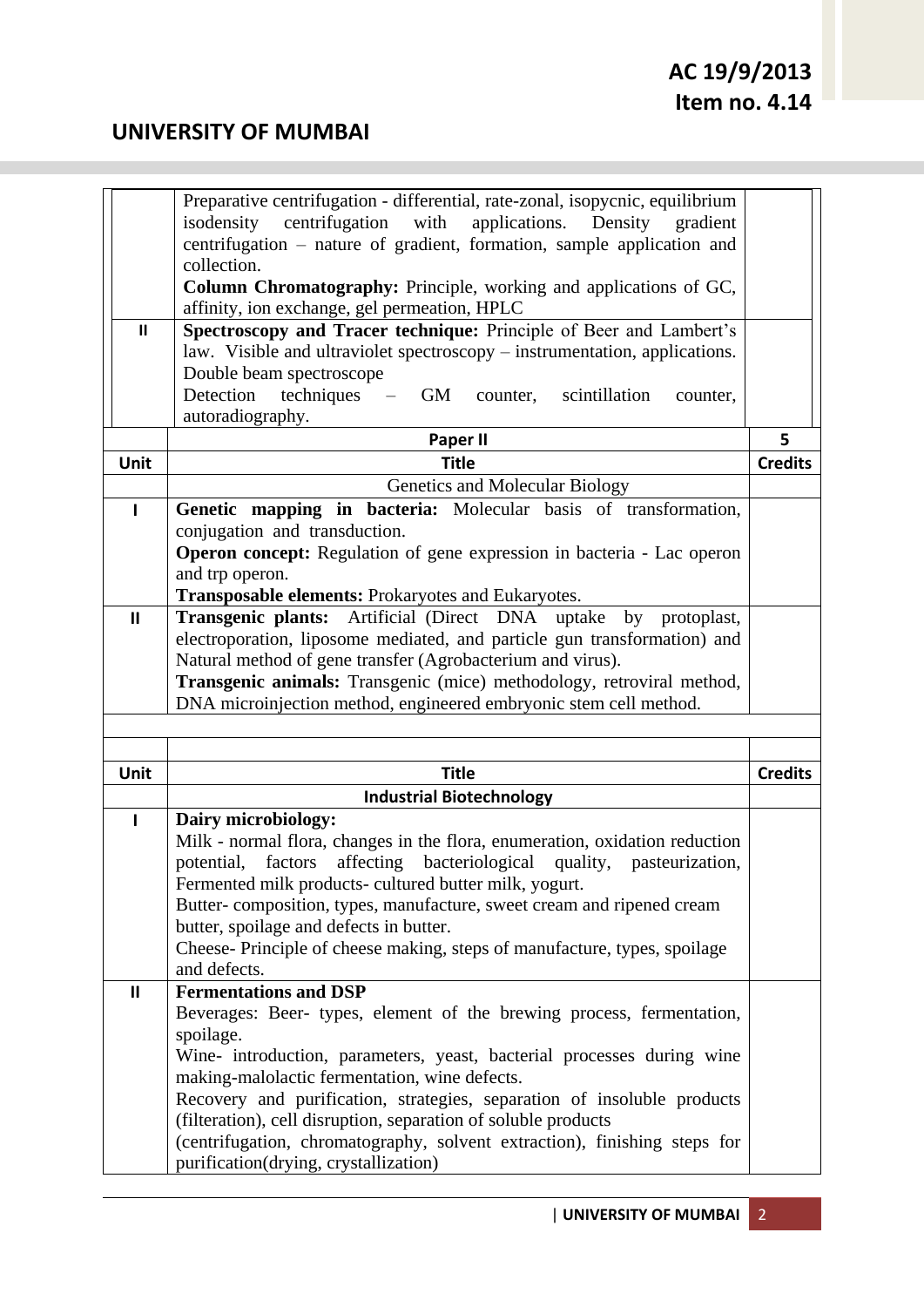## **UNIVERSITY OF MUMBAI**

Whole broth processing.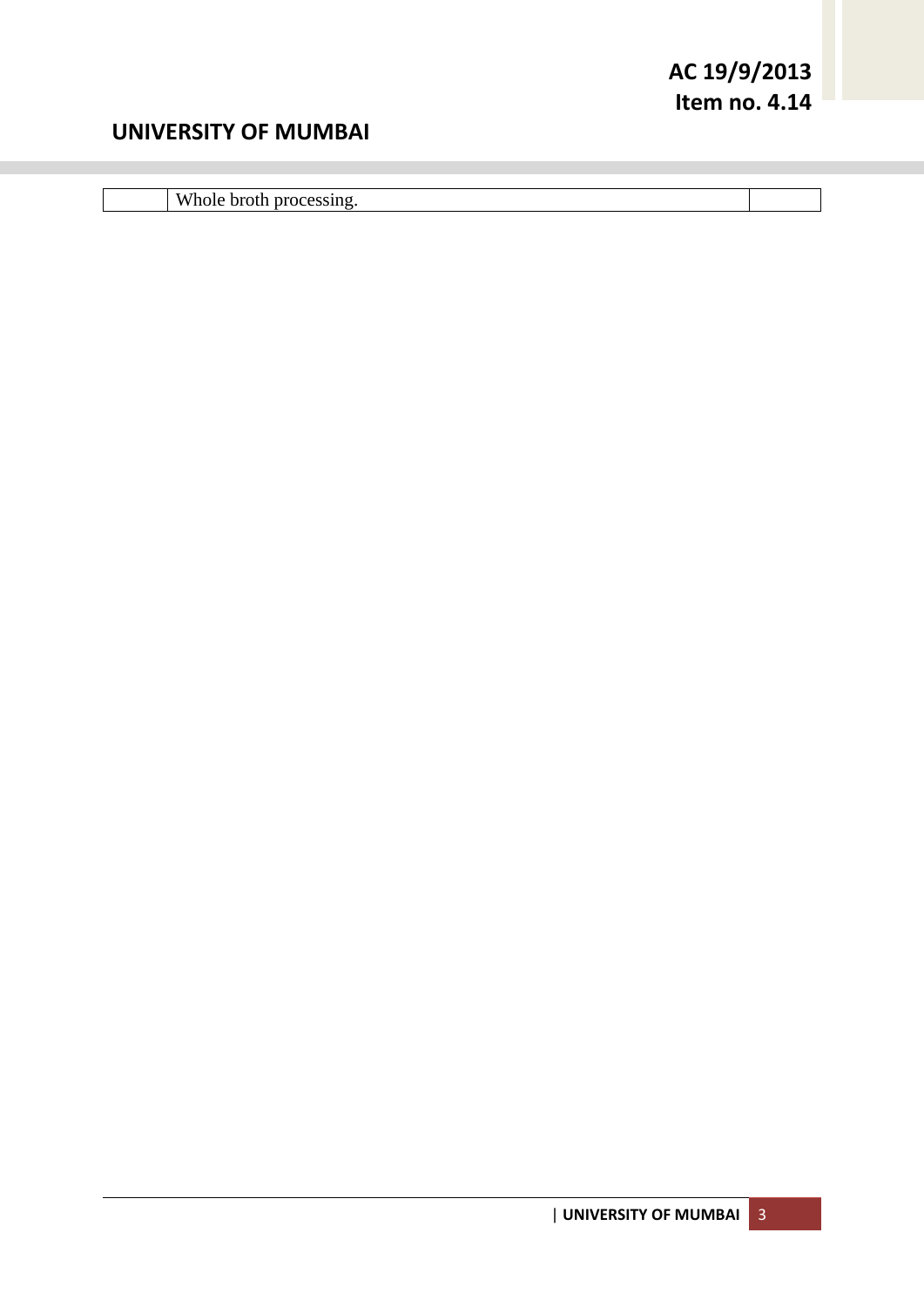| Unit          | <b>Title</b>                                                                    | <b>Credits</b> |
|---------------|---------------------------------------------------------------------------------|----------------|
|               | <b>Molecular Biology</b>                                                        |                |
| ı             | Details of enzymes involved in gene cloning and their mode of action:           |                |
|               | Restriction endonucleases, Ligases, Alkaline phosphatases, polynucleotide       |                |
|               | kinase, Terminal transferase, Reverse transcriptase.                            |                |
|               | DNA Polymerase with applications – Klenow fragment (synthesis of                |                |
|               | probe using random priming and nick translation), T4 DNA                        |                |
|               | polymerase, Taq polymerase.                                                     |                |
|               | <b>Cloning vectors:</b> Plasmid cloning vectors $-$ pUC 19 and pBR322, Lambda   |                |
|               | phage, M13 bacteriophage vector, Cosmid vector, Shuttle vector,                 |                |
|               |                                                                                 |                |
| $\mathbf{II}$ | cDNA and genomic DNA cloning: construction of cDNA and genomic                  |                |
|               | libraries. Analysis of gene and transcripts-Southern hybridization, DNA         |                |
|               | sequencing (Sanger's method), Polymerase chain reaction,<br><b>DNA</b>          |                |
|               | fingerprinting.                                                                 |                |
|               | Application of recombinant DNA technology: Diagnosis of genetic                 |                |
|               | diseases - Sickle cell anaemia. Gene therapy - somatic and germ line gene       |                |
|               | therapy, Commercial products - insulin. Vaccines-Subunit Vaccines               |                |
|               |                                                                                 |                |
|               |                                                                                 |                |
|               |                                                                                 |                |
| Unit          | <b>Title</b>                                                                    | <b>Credits</b> |
|               | <b>Plant Tissue Culture and Environmental Biotechnology</b>                     |                |
| $\mathbf{I}$  | Introduction to PTC: Initiation and maintenance of callus, organogenesis,       |                |
|               | virus elimination.                                                              |                |
|               | Plant cell culture as a system for production of fine chemicals, why culture    |                |
|               | plant cells, plant suspension cultures, Permeabilisation of plant cell for      |                |
|               | product release, biotransformation                                              |                |
|               | Micropropagation, somatic embryogenesis, synthetic seed.                        |                |
| $\mathbf{I}$  | <b>Environmental Biotechnology:</b>                                             |                |
|               | Renewable energy sources: Hydrogen gas production, biogas production,           |                |
|               | <b>Biofuel</b>                                                                  |                |
|               | Industrial waste and their management: Nature of industrial waste,              |                |
|               | industrial waste treatment of dairy, distillery (brewery), antibiotic industry. |                |
|               | Monitoring methods and criteria used for measure success of waste               |                |
|               | treatment, COD, BOD, Total solid, pH, temp, TDS, heavy metals.                  |                |
|               | Biofertilizer and biopesticide: Introduction, advantages over chemical,         |                |

*Instructions*

*The Examination for the Bridge Course will be conducted by the Respective College The course will consist of TWO PAPERS of 100 Marks Each The Questions Papers will be set by the Senior Teachers of the Department*

*Answer Papers will be corrected in the college*